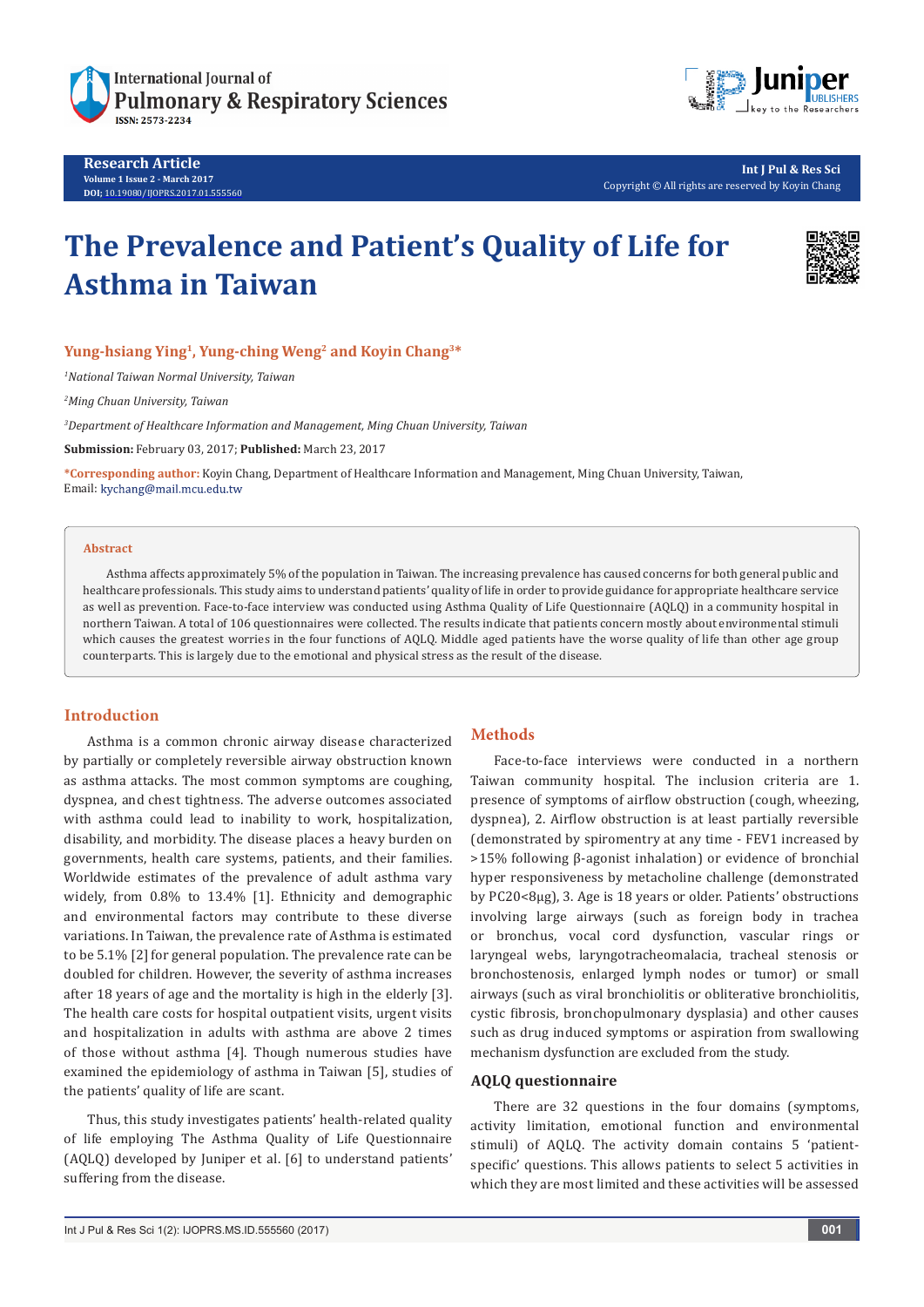at each follow-up. Patients are asked to think about how they have been during the previous two weeks and to respond to each of the 32 questions on a 7-point scale (7 = not impaired at all, and 1 = severely impaired). The overall AQLQ score is the mean of all 32 responses and the individual domain scores are the means of the items in those domains. Thus, AQLQ has scores range 1-7, with higher scores indicating better quality of life.

The validity of AQLQ was established by comparison to conventional clinical asthma measures (symptoms, peak flow rates, medication use, PFT, airway responsiveness, global rating of asthma), generic HRQL measures (Rand; SIP) [7] clinical sensibility of the measure [8]; symptoms & clinical efficacy [9].

### **Implementation**

The data collection period was from February 2013 to February 2014. All the patients were referred to the interviewers by their physicians from the pulmonary clinics at a local community hospital in Northern Taiwan. The physicians explained the study purpose to the patients before referring them to the interviewers. If the patients were not willing to accept the interview then the physician would respect their decision. This study was approved by the IRB board of the hospital. Written informed consent was obtained from all participants before conducting the interview. Patients who did not know their diagnosis were not referred to us by their physician and consequently were not recruited into this study interview.

To control the quality of the interviews, all research

## **Results of AQLQ**

|  |  |  |  |  |  |  | Table 1: Results of Quality of Life by Functions. |
|--|--|--|--|--|--|--|---------------------------------------------------|
|--|--|--|--|--|--|--|---------------------------------------------------|

interviewers participated in a 2-3 h training program and received a detailed training document that delineated the study purpose, language to be used, interview procedure and coding book.

Since the physicians explained the study purpose to the patients before referring them to the interviewers, the response rate of the study was fairly high. Around 123 patients were invited to take part and 106 of them answered the questions. Written informed consent was obtained from all participants before conducting the interviews. Patients who did not know their diagnosis were not referred to us by their physicians and consequently were not recruited. Patients with very severe symptoms would go to medical center for treatment. Thus this study comprise the subject with not-so-severely ill asthma patients at the time of interview.

### **Results**

### **The Patients Background**

The average age  $(\pm SD)$  of our subjects is 58.48  $(\pm 17.01)$  years old with the oldest patient 85 years old and the youngest one 19 years of age. About 72% of the subjects are diagnosed with asthma for less than 10 years and around 10% are diagnosed with asthma from 10 to 20 years. 40.7% of the subjects are cigarette smokers, and 24% of them received only primary school education. 27% of the subjects reported to have severe disease condition, 24% reported to be moderate condition, and only 9% to be mild.

| Variables (N)   | <b>Activity Limitation</b> | <b>Emotional Function</b><br><b>Symptoms</b> |           | Environmental<br><b>Stimuli</b> | <b>Overall Quality</b> |
|-----------------|----------------------------|----------------------------------------------|-----------|---------------------------------|------------------------|
| Gender          |                            |                                              |           |                                 |                        |
| Male (57)       | 5.34                       | 5.26                                         | 5.54      | 5.41                            | 21.55                  |
| Female (49)     | 5.05                       | 4.81                                         | 5.21      | 4.56                            | 19.63                  |
| Age             |                            |                                              |           |                                 |                        |
| $18-19(2)$      | 6.5                        | 5.17                                         | 5.6       | 6.25                            | 23.52                  |
| $20 - 29(7)$    | 5.13                       | 5.08                                         | 6.07      | 4.08                            | 20.37                  |
| $30-39(9)$      | $3.28**$                   | $2.88**$                                     | $3.55***$ | $2.75*$                         | $12.45***$             |
| $40-49(13)$     | 5.57                       | 4.39                                         | 5.1       | 4.63                            | 19.68*                 |
| $50-59(18)$     | 5.24                       | 4.98                                         | 5.15      | 5.34                            | 20.71                  |
| $60 + (57)$     | 5.4                        | 5.57                                         | 5.74      | 5.35                            | 22.06                  |
| Education       |                            |                                              |           |                                 |                        |
| Illiterate (10) | 5.18                       | 4.35                                         | 4.68      | 4.75                            | 18.96***               |
| Literate (8)    | 5.78                       | 6.27                                         | 6.4       | 5.94                            | 24.38                  |
| Primary (25)    | 5.29                       | 5.34                                         | 5.48      | 4.88                            | 20.99                  |
| Middlesch(24)   | 5.15                       | 5.16                                         | 5.36      | 5.34                            | 21.02                  |
| High Sch (24)   | 5.53                       | 5.38                                         | 5.8       | 5.48                            | 22.18                  |
| Collect(15)     | 4.5                        | 3.87                                         | 4.71      | $3.54*$                         | $16.62**$              |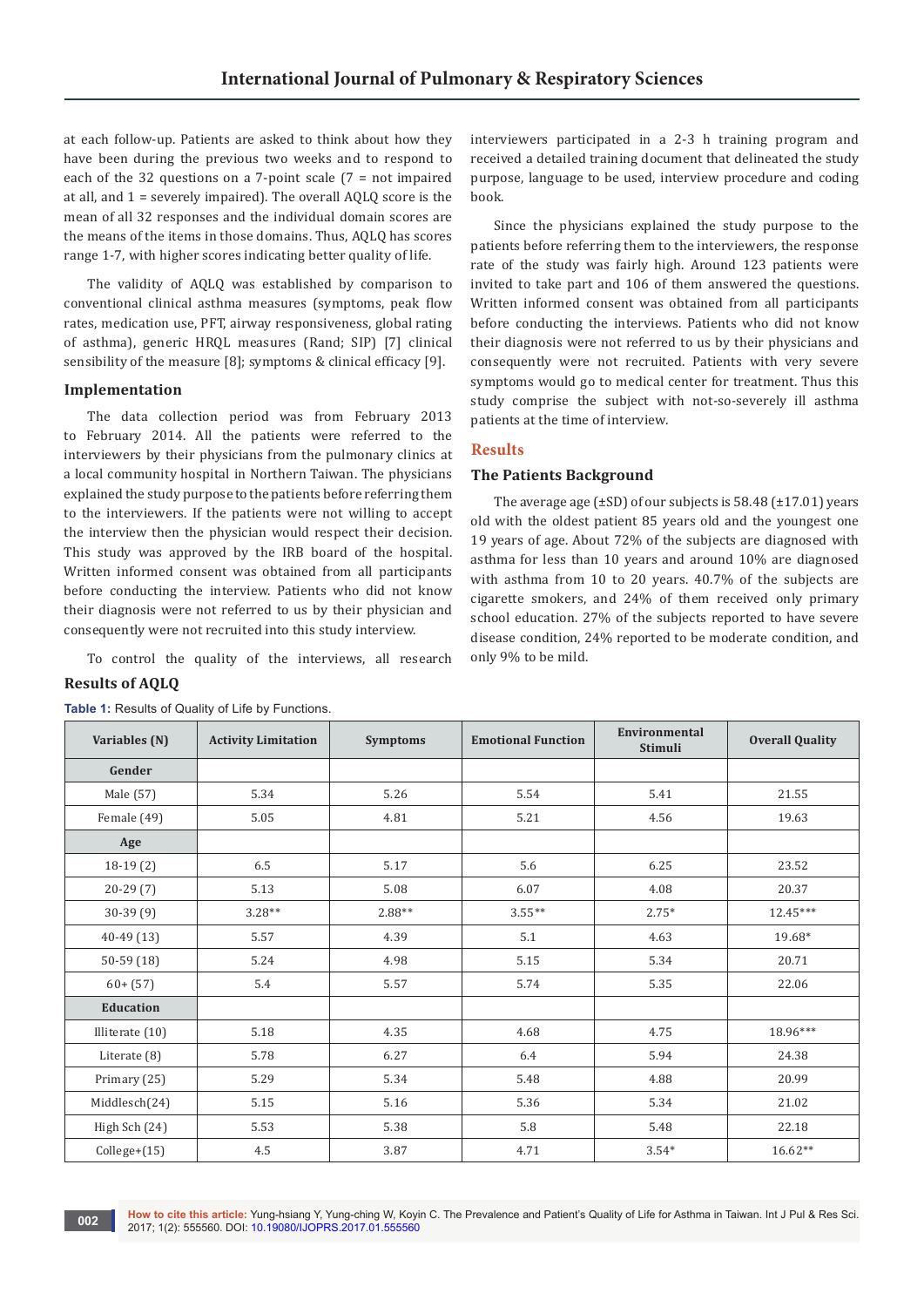| Cigarette            |      |      |      |          |           |
|----------------------|------|------|------|----------|-----------|
| Yes(42)              | 5.25 | 5.04 | 5.4  | 5.24     | 20.92     |
| No (64)              | 5.22 | 5.1  | 5.42 | $4.83**$ | 20.58     |
| <b>Disease Years</b> |      |      |      |          |           |
| < 11(76)             | 5.43 | 5.2  | 5.53 | 5.28     | 21.45     |
| $11-20(13)$          | 4.08 | 4.03 | 4.32 | $4*$     | $16.43**$ |
| $21 - 30(7)$         | 5.23 | 5.08 | 5.8  | 4.67     | 20.78     |
| $31 - 40(7)$         | 5.28 | 5.48 | 5.35 | 4.13     | $20.23*$  |
| >40(3)               | 4.4  | 4.71 | 5.5  | 4.5      | 19.11     |
| Severity             |      |      |      |          |           |
| Mid(13)              | 5.3  | 5.36 | 6.07 | 4.83     | $21.56*$  |
| Moderate(24)         | 5.18 | 4.93 | 5.35 | 4.76     | 20.22     |
| Server (29)          | 5.32 | 5.36 | 5.43 | 5.59     | 21.7      |

N: Number of subjects in the parentheses. Average quality of life in the range of 1-7 for each function. Higher values represent better quality of life. \*, \*\* , and \*\*\*represent 10%, 5%, and 1%, respectively, statistical significance in ANOVA analysis.

age group of 30-39 and patients with disease year 11-20 have the lowest overall QOL. Cigarette smoking behavior does not affect patients' overall QOL. But patients with cigarette smoking behavior are lot more susceptible to environmental stimuli than non-cigarette smokers, reflected by low QOL smokers.

The results of QOL (quality of life) scores and the ANOVA analysis across groups are reported in Table 1. Notably, the **Table 2:** Summary of AQLQ Scores.

| Questions in AQLQ*                                                                  | Mean | S.E. | <b>Order in Functions</b> | <b>Order in all Function</b> |
|-------------------------------------------------------------------------------------|------|------|---------------------------|------------------------------|
| <b>Activity Limitation</b>                                                          | 5.23 |      |                           |                              |
| 1.Strenuous activities                                                              | 5.04 | 1.68 | 6                         | 18                           |
| 2. Moderate activities                                                              | 5.64 | 1.48 | $\overline{4}$            | 6                            |
| 3. Social activities                                                                | 6.36 | 1.03 | $\mathbf{1}$              | $\mathbf{1}$                 |
| 4. Work-related activities                                                          | 6.08 | 1.29 | $\overline{c}$            | 2                            |
| 5. Lack of a good night's Sleep                                                     | 5.80 | 1.63 | 3                         | 3                            |
| 11. Avoid cigarette smoke                                                           | 4.30 | 2.39 | 9                         | 30                           |
| 19. Avoid dust                                                                      | 4.66 | 2.22 | 8                         | 27                           |
| 25. Avoid weather/air pollution                                                     | 4.74 | 2.21 | $\overline{7}$            | 26                           |
| 28. Avoid strong smells                                                             | 4.28 | 2.35 | 10                        | 31                           |
| 32. General activity limitation as a result of your asthma in the<br>past two weeks | 5.40 | 1.73 | 5                         | 9                            |
| <b>Symptoms</b>                                                                     | 5.07 |      |                           |                              |
| 6. physical and emotional impairments                                               | 4.66 | 1.77 | 11                        | 27                           |
| 8. Feel short of breath as a result of your asthma                                  | 5.52 | 1.54 | 2                         | 7                            |
| 10. Experience a wheeze in your chest                                               | 4.94 | 1.87 | 9                         | 22                           |
| 12. Feel bothered by coughing                                                       | 4.64 | 1.72 | 12                        | 29                           |
| 14. Chest tightness                                                                 | 4.98 | 1.65 | $\overline{7}$            | 20                           |
| 16. Clear throat                                                                    | 5.00 | 1.91 | 6                         | 19                           |
| 18. Difficulty breathing out                                                        | 4.80 | 1.99 | 10                        | 24                           |
| 20. Wake in the morning with symptoms                                               | 5.72 | 1.69 | $\mathbf{1}$              | $\overline{4}$               |
| 22. Feelchest tightness or chest heaviness                                          | 5.22 | 1.79 | $\overline{4}$            | 13                           |
| 24. Woken at night by asthma                                                        | 5.38 | 1.82 | 3                         | 10                           |
| 29. Have difficulty getting a good night sleep as a result of your<br>asthma        | 4.96 | 1.98 | 8                         | 21                           |
| 30. Heavy breathing                                                                 | 5.12 | 1.91 | 5                         | 16                           |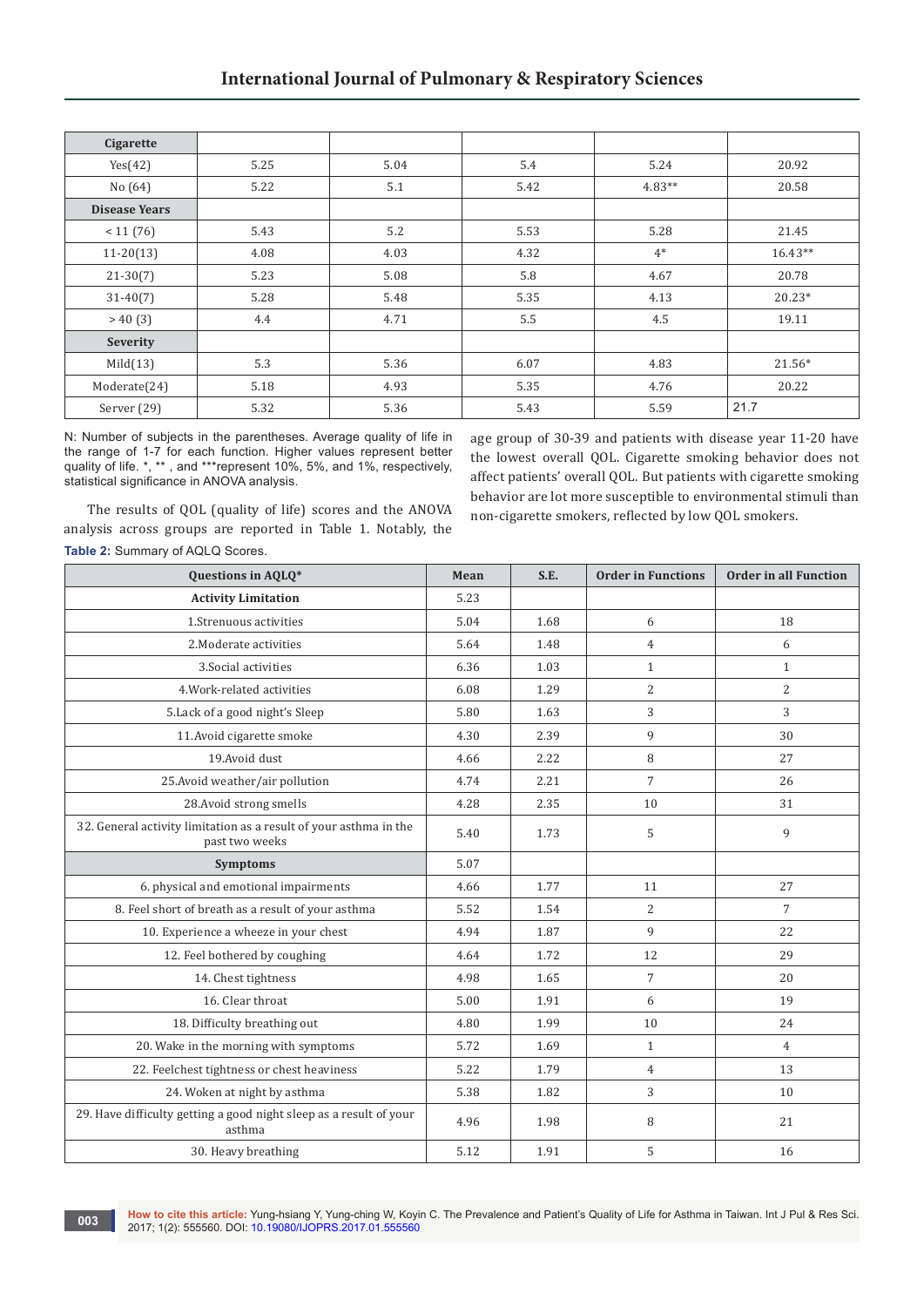| <b>Emotional function</b>                                                                   | 5.04 |      |                |    |
|---------------------------------------------------------------------------------------------|------|------|----------------|----|
| 7. Feel concerned about having asthma                                                       | 5.38 | 1.99 | 3              | 11 |
| 13. Feel frustrated as a result of your asthma                                              | 5.42 | 1.77 | $\overline{c}$ | 8  |
| 15. Concerned re-medications                                                                | 5.18 | 1.97 | 4              | 14 |
| 21. Feel afraid of not having your asthma medication available                              | 5.70 | 1.81 |                | 5  |
| 31. Concerned about activity limitation as a result of your asthma<br>in the past two weeks | 3.20 | 1.05 | 5              | 32 |
| 27. Afraid of getting out of breath                                                         | 5.38 | 1.89 | 3              | 11 |
| Environmental stimuli                                                                       | 4.99 |      |                |    |
| 9. Feel bothered by or have to avoid cigarette smoke in the<br>environment                  | 4.76 | 2.23 | $\overline{4}$ | 25 |
| 17. Feel bothered by or have to avoid dust in the environment                               | 4.94 | 1.93 | 3              | 22 |
| 23. Feel bothered by or have to avoid going outside because of<br>weather or air pollution  | 5.10 | 1.90 | $\overline{c}$ | 17 |
| 26. Feel bothered by or have to avoid going outside because of<br>strong smell              | 5.18 | 2.07 |                | 14 |

Table 2 presents the relative importance for different functions. Among the four functions, activity limitation received the highest average score while environmental stimuli received the lowest, indicating that environmental quality caused the greatest concern for the patients. Patients are concerned about cigarette smoke around them and would do their best to avoid it. Though the function of activity limitation received a high score for patients' quality of life, the concern about the loss in activity due to asthma is substantial, which received the lowest score in the questionnaire.

# **Reliability test**

Finally, the reliability test was performed by Cronbach's Alpha and the results exhibited high internal consistency as shown in Table 3.

**Table 3:** Reliability test for internal consistency.

|                          |                            | Cronbach $\alpha$ | <b>Question no.</b>               |
|--------------------------|----------------------------|-------------------|-----------------------------------|
| Reliability by functions | <b>Activity Limitation</b> | 0.8222            | 1,2,3,4,5,11,19,25,28,32          |
|                          | Symptom                    | 0.9296            | 6,8,10,12,14,16,18,20,22,24,29,30 |
|                          | <b>Emotional Function</b>  | 0.8359            | 7, 13, 15, 21, 27, 31             |
|                          | Environmental Stimuli      | 0.8433            | 9,17,23,26                        |
| Total reliability        | All 32 questions           | 0.9536            |                                   |

Note: Cronbach Alpha <0.35 low reliability

<0.7 medium reliability

#### >0.7 high reliability

## **Conclusion**

An increasing prevalence rate of asthma in Taiwan has drawn attention to general population as well as health authority. Patients' health-related quality of life is of concern for both patients' family and healthcare personnel for providing better services. The result of this study indicates that patients worry mostly about the environmental condition and stimuli such as cigarette smoke that may cause uncomfortableness both emotionally and physically. Patients in the middle age group has the lowest QOL compared to younger and order counterparts. This is probably because that the patients in this age group takes main responsibility in the family and hence are under great emotional stress about physical impairments. Activity limitation is of less concern among the four functions in the

AQLQ questionnaire. However, the worries and fear for further impairments are the major reason for low QOL. This research is done in a community hospital in norther Taiwan where not the patients with most severe conditions go. An overestimate of patients' QOL is possible. Nonetheless, this paper provides an overall understanding about how asthma patients might feel in Taiwan. A good measure of environmental avoidance should be propagandized in order to alleviate patients' suffering both emotionally and physically.

### **References**

- 1. [Anandan C, Nurmatov U, van Schayck OC, Sheikh A \(2010\) Is the](https://www.ncbi.nlm.nih.gov/pubmed/19912154)  [prevalence of asthma declining? Systematic review of epidemiological](https://www.ncbi.nlm.nih.gov/pubmed/19912154)  [studies. Allergy 65\(2\): 152-167.](https://www.ncbi.nlm.nih.gov/pubmed/19912154)
- 2. [Taiwan National Health Interview Survey, 2013.](http://www.mohw.gov.tw/MOHW_Upload/doc/%E6%96%B0%E8%81%9E%E7%A8%BF%E9%99%84%E4%BB%B6-%E5%9C%8B%E4%BA%BA%E6%B0%A3%E5%96%98%E7%9B%9B%E8%A1%8C%E7%8E%87_0054463002.pdf)
- 3. [Hsiao HJ, Wang LC, Yang YH, Lee JH, Yu HH, et al. \(2013\) A nationwide](https://www.ncbi.nlm.nih.gov/pubmed/23597519)  [survey of the severity, comorbidity, and mortality of hospitalized](https://www.ncbi.nlm.nih.gov/pubmed/23597519)  [patients with asthma in Taiwan. Pediatr Neonatol 54\(4\): 254-260.](https://www.ncbi.nlm.nih.gov/pubmed/23597519)
- 4. [Sun HL, Lue KH \(2008\) Health care utilization and costs of adult](https://www.ncbi.nlm.nih.gov/pubmed/18430316)  [asthma in Taiwan. Allergy Asthma Proc 29\(2\): 177-181.](https://www.ncbi.nlm.nih.gov/pubmed/18430316)